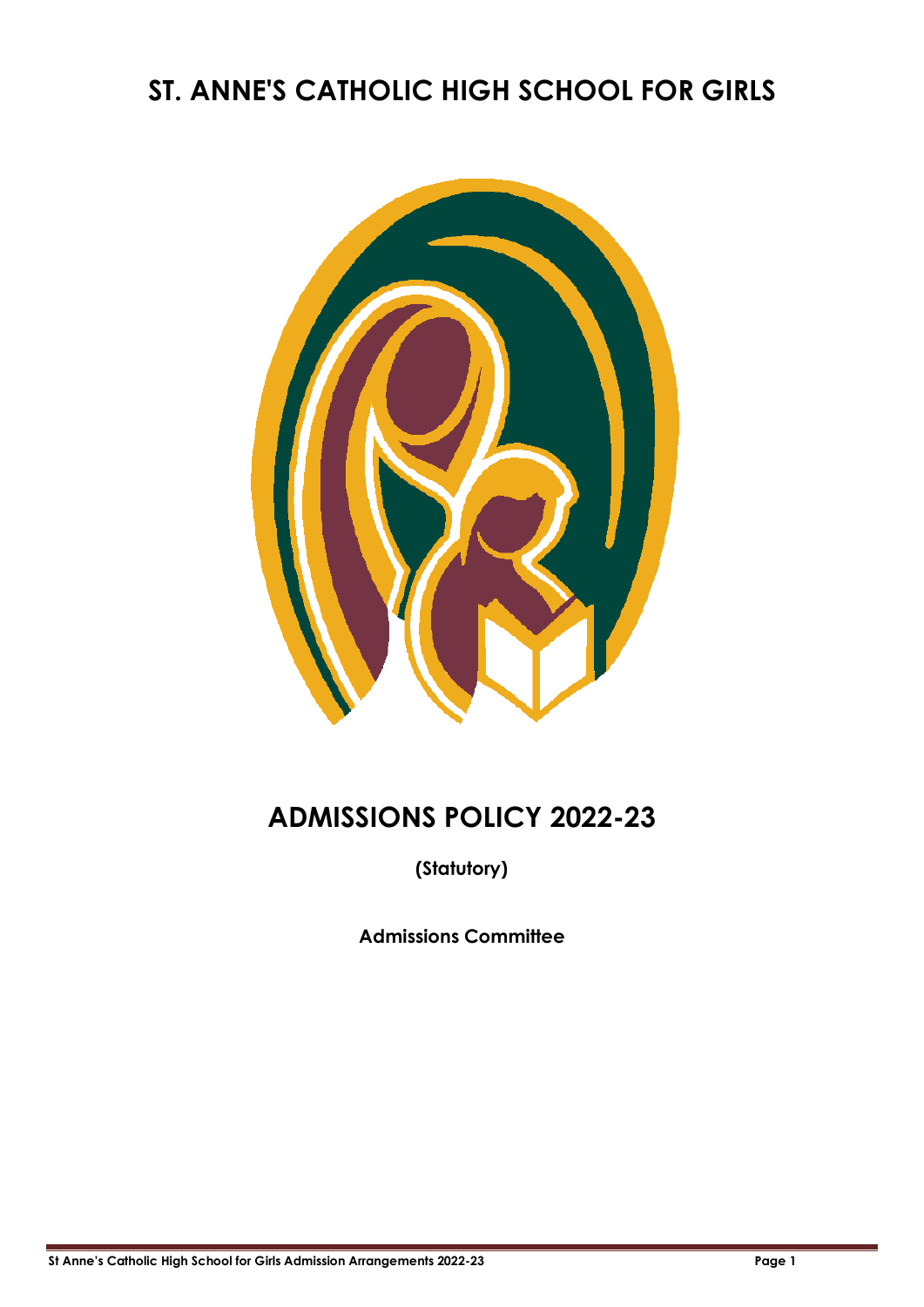### **CONTENTS**

|                                                                                        | Page |
|----------------------------------------------------------------------------------------|------|
| <b>Admission Arrangements</b>                                                          | 3    |
| Oversubscription Criteria                                                              | 3    |
| Exceptional Need                                                                       | 3    |
| Siblings                                                                               | 3    |
| <b>Tie Break</b>                                                                       | 4    |
| Multiple Births                                                                        | 4    |
| <b>Application Procedure</b>                                                           | 4    |
| Pupils with an Education, Health & Care Plan (EHCP)                                    | 4    |
| Change of Details                                                                      | 4    |
| <b>Fair Access</b>                                                                     | 4    |
| In Year Admissions                                                                     | 5    |
| Children Educated out of Chronological Year Group                                      | 5    |
| Interpretation of terms used in the Admissions Policy and<br>Oversubscription Criteria | 5/6  |
| Date of next review                                                                    | 7    |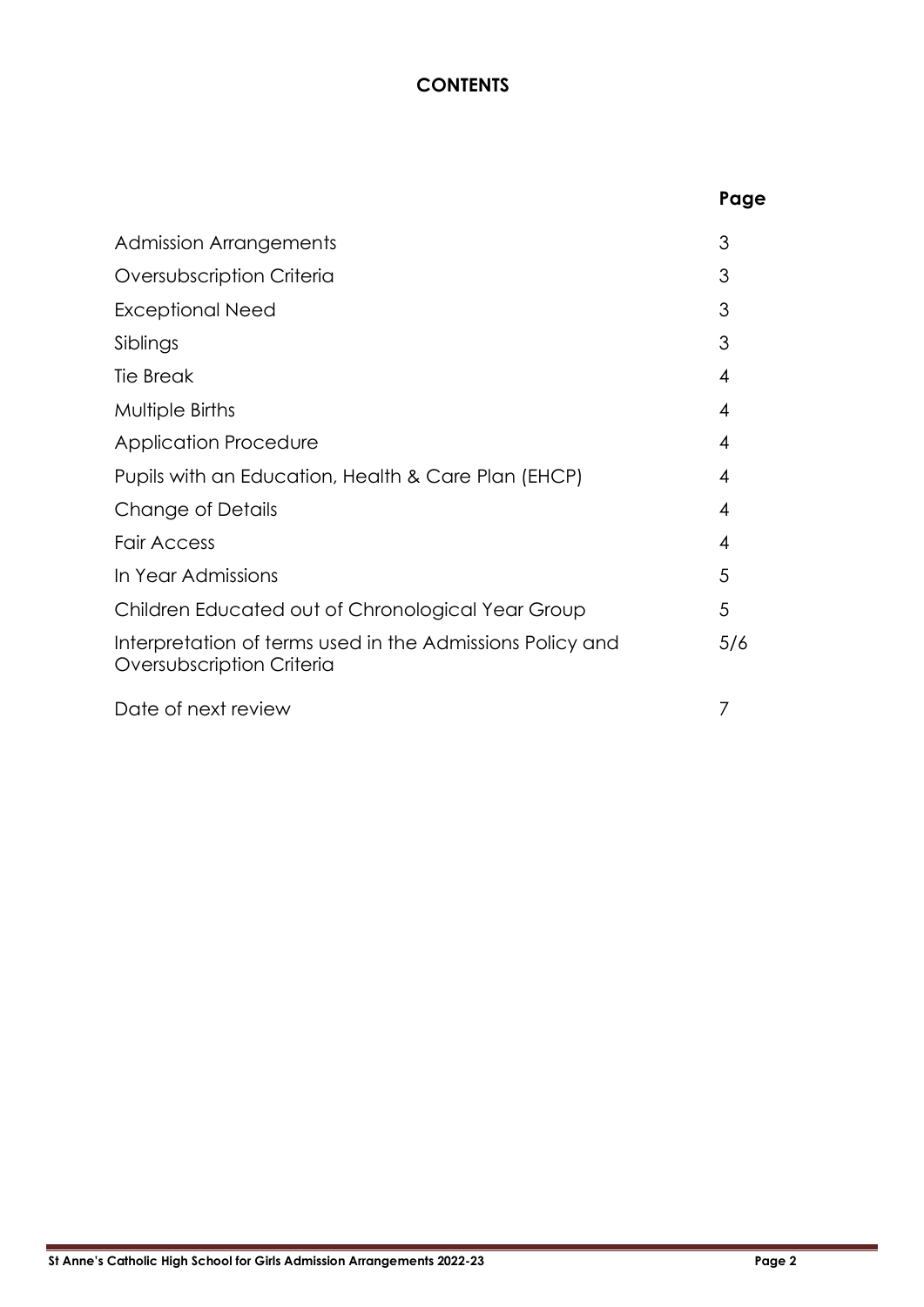

## **St. Anne's Catholic High School for Girls**

### **Admission Arrangements 2022 – 2023**

St. Anne's Catholic High School for Girls was founded by the Catholic Church to provide education for children of Catholic families. At a Catholic school, Catholic doctrine and practice permeate every aspect of the school's activity. It is essential that the Catholic character of the school's education be fully supported by all families in the school. The school welcomes applications for children of all faiths and of none and all applicants are expected to give their full, unreserved and positive support for the aims and ethos of the school.

The published admission number (PAN) for the school is 180 girls. The Governing Body has sole responsibility for admissions to this school and intends to admit 180 girls to Year 7 in September 2021. Priority will always be given to Catholic applicants.

#### **Oversubscription Criteria:**

When the number of applicants exceeds the admission number, offers of places are made using the following criteria in order of priority:

- 1. Catholic/Other "looked after" girls and previously "looked after" Catholic/Other girls who have been adopted or made subject to Child Arrangements Orders or Special Guardianship Orders.
- 2. Baptised Catholic girls where the application is supported by a baptism certificate.
- 3. Baptised girls by Eastern/Orthodox Churches where the application is supported by a baptism certificate or a certificate of reception. Also Catechumens with a certificate of entry into the order of Catechumens.
- 4. Girls from Christian families where the application is supported by either a baptism certificate or a letter from a Minister of Religion confirming membership of the Parish Community.
- 5. Girls of families from other Faiths where the application is supported by a letter from a Religious Leader of the Faith confirming membership of the Faith Community.
- 6. Any other girl.

#### **Exceptional Need**

The Governors will give top priority in any category to girls whose exceptional medical, social or pastoral needs justify a place at the school. To demonstrate an exceptional social or medical need, which can only be met at this school, the Governing Body will require compelling written evidence at the time of application from an appropriate professional: e.g., doctor, priest or social worker.

#### **Siblings**

Siblings will be given priority within each criterion, immediately after those with exceptional need described above. A sibling in Year 11 would be expected to take her place in the Sixth Form and should, therefore, still be on roll when the candidate starts in September.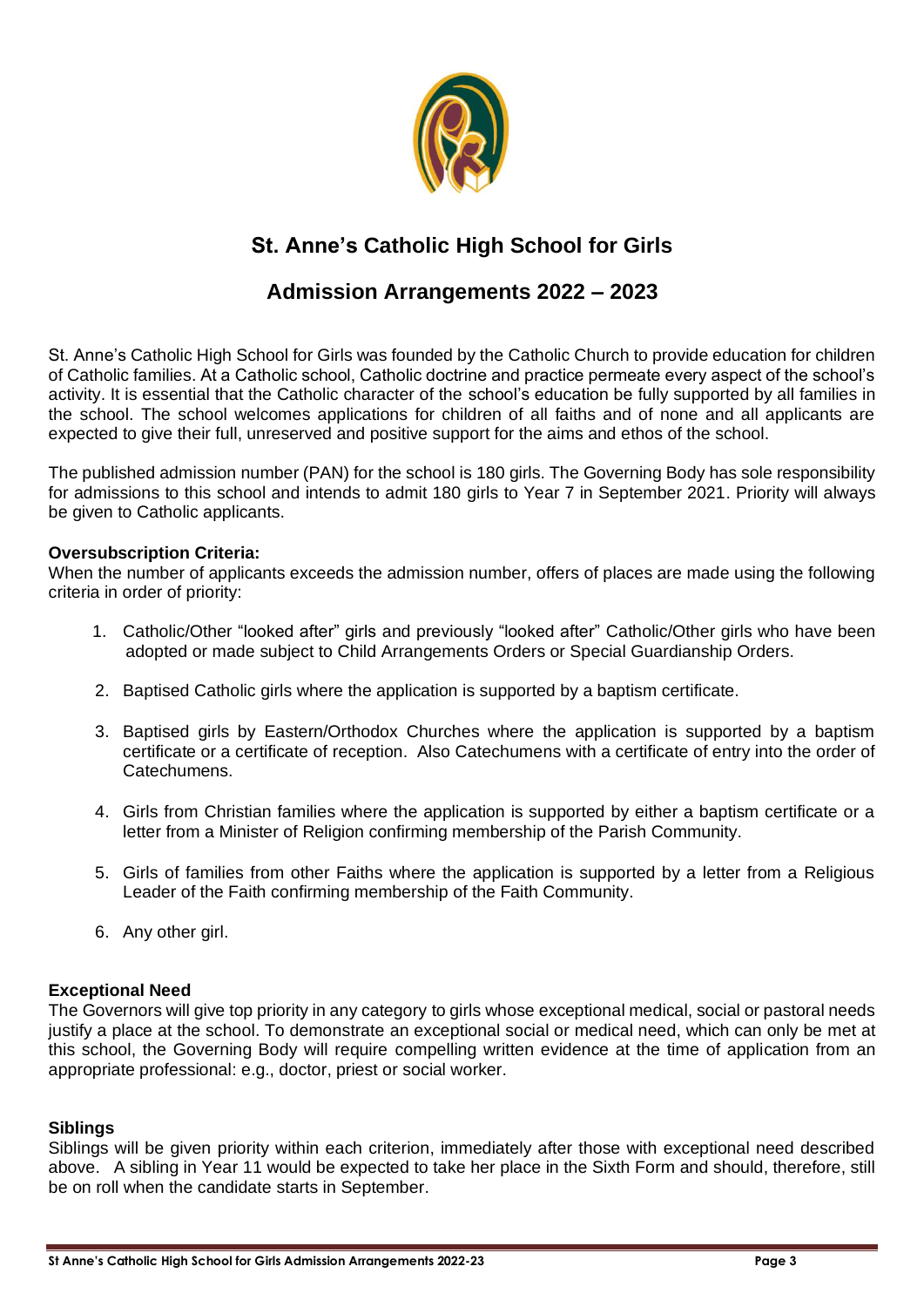#### **Tie Break**

If there are insufficient places to admit all applicants in any of the categories above priority will be given to applicants living nearest to the school site appropriate to the year to which the child would be admitted, measured in a straight line from the child's house. In the case of a number of addresses in a block with the same geographical reference, priority will be given to those living nearest to the main entrance of the block. The distance measurement is carried out by the Local Authority. Measurements for the final allocation process will be calculated by the admissions IT system using AddressBase Premium, which provides a national grid coordinate and a unique reference for each postal address in Great Britain. It is a straight line measurement and does not take into account the actual or expected route a child will travel to school. Where the Local Authority provides measurements for voluntary aided, foundation schools and academies, the same system will apply.

#### **Multiple Births**

The Governing Body does not give priority under its admission criteria for twins, triplets or other multiple applications from one family for the same year group. If there are insufficient places available and one twin/sibling is offered the last place, the Governing Body will agree to exceed the published admission number and admit the additional child/children.

#### **Application Procedure:**

All applicants **must** apply by using the e-admissions system. In addition, applicants should complete the **St. Anne's Supplementary Information Form (SIF)** which is available on the School's website. The eadmissions form must be completed and submitted to the Local Authority by 31<sup>st</sup> October 2021. However, if you would prefer to complete a paper form these are available from the Local Authority upon request. The Supplementary Information Form (SIF) is available directly from the school and should be completed and returned to the school by the closing date, also 31<sup>st</sup> October 2021. If you do not complete both the e-admissions form and the SIF and return them by the closing date, the Governing Body may be unable to consider your application fully against the oversubscription criteria and it is very unlikely that your child will get a place at the school. Late applications will be considered after the initial allocation process has been completed.

Applications for criterion 1 must be accompanied by written proof of the child's status from the appropriate authority. Those applying under criterion 2 should provide a copy of the child's baptism certificate. If the certificate is not available, applicants should indicate in writing the reasons for this being the case.

The Local Authority will write to you on behalf of the Governing Body with the outcome of your application at the beginning of March 2022 and the information will also be available on line. You should indicate your acceptance of the place as soon as possible. Information concerning the Appeals Procedure will be sent out to those who are unsuccessful in obtaining a place.

The school maintains a waiting list, ranked according to the published criteria, and places will be offered as and when vacancies occur. The waiting list will remain open until 25 July 2022. If you wish your child's name to stay on the waiting list you must apply to the school in writing before that date.

#### **Pupils with an Education, Health and Care Plan (EHCP)**

The admission of pupils with an Education, Health and Care Plan (EHCP) is dealt with by a completely separate procedure. Details of this separate procedure are set out in the Special Educational Needs Code of Practice. If your child has an EHCP you must contact your local authority SEN officer. Children with an EHCP naming this school will be admitted.

#### **Change of details**

If any of the details on your form change between the date of application and the receipt of the letter of offer or refusal, you **must** inform the School immediately. If misleading information is given or allowed to remain on the form, Governors reserve the right to withdraw the place, even if the child has already started at the School.

#### **Fair Access**

The school is committed to taking its fair share of children who are vulnerable and/or hard to place, as set out in locally agreed protocols. Accordingly, outside the normal admissions round the Governing Body is empowered to give absolute priority to a child where admission is requested under any local protocol that has been agreed by both the Diocese and the Governing Body for the current school year. The Governing Body has this power even when admitting the child would mean exceeding the published admission number.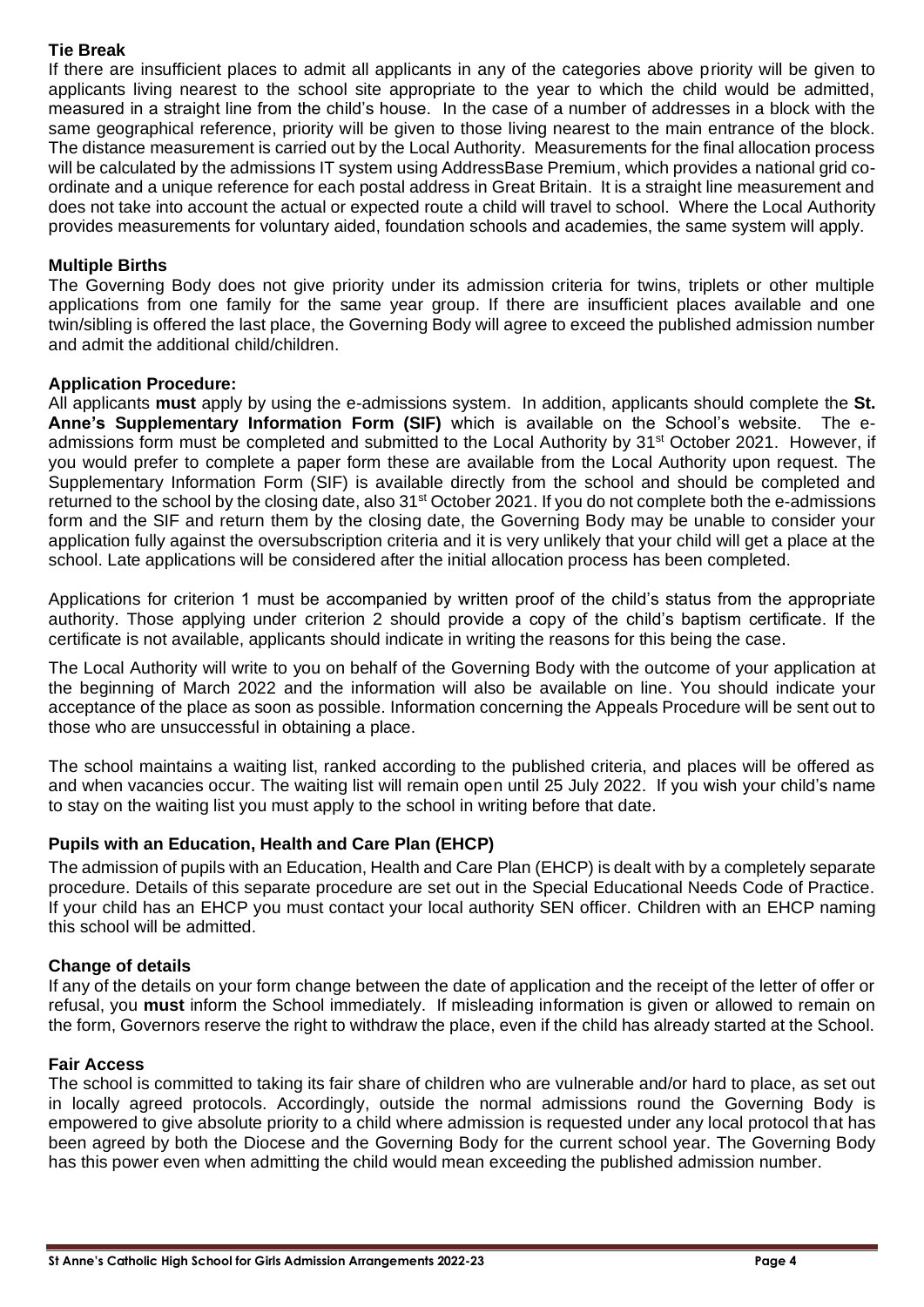#### **In Year Admissions**:

Applications for In-Year admissions are made directly to the school. If a place is available and there is no waiting list, the child will be admitted. If more applications are received than there are places available then applications will be ranked by the Governing Body in accordance with the oversubscription criteria. If a place cannot be offered at this time then you may ask us for the reasons and you will be informed of your right of appeal. You will be offered the opportunity of being placed on a waiting list. This waiting list will be maintained by the Governing Body in the order of the oversubscription criteria and not in the order in which the applications are received. Names are removed from the list at the end of each academic year. When a place becomes available the Governing Body will re-rank the list and make an offer.

#### **Children educated out of chronological age group**

Any application for a child to be educated out of her age group will be considered by Governors on an individual basis and will only be granted in exceptional circumstances. Parents should write to the Chair of Governors during the Autumn Term in the (academic) year of application, giving reasons and providing compelling professional evidence.

#### **Interpretation of terms used in the Admissions Policy and Oversubscription Criteria**

**'Looked after child'** has the same meaning as in S.22 of the Children Act 1989, and means any child in the care of a local authority or provided with accommodation by them (e.g. children with foster parents at the time of making an application to the school).

**'Adopted'** for the purposes of this policy an adopted child is any child who has been formally adopted from care and whose parent/guardian can give proof of legal adoption.

**'Child Arrangements Order'** A child arrangements order is an order under the terms of the Children Act 1989 s.8 settling the arrangements to be made as to the person with whom the child is to live. Children 'looked after' immediately prior to the granting of the order qualify under this category.

**'Special Guardianship Order'** A special guardianship order is an order under the terms of the Children Act 1989 s.14A appointing one or more individuals to be a child's special guardian(s). Children 'looked after' immediately prior to the granting of the order qualify under this category.

**Candidate** The child on whose behalf an application is being made.

**Applicant(s)** The parents and/or legal guardians submitting an application for a place on behalf<br> **Applicant(s)** of a phild Or a vauna parson of 16 years at aver a physitting their aum application of a child. Or a young person of 16 years or over submitting their own application.

**Certificate of Catholic Practice Certificate of Catholic Practice** means a certificate issued by the family's parish priest (or the priest in charge of the church where the family attends Mass) in the form laid down by the Bishops' Conference of England and Wales. It will be issued if the priest is satisfied that at least one Catholic parent or carer (along with the child, if he or she is over seven years old) have (except when it was impossible to do so) attended Mass on Sundays and holy days of obligation for at least five years (or, in the case of the child, since the age of seven, if shorter). It will also be issued when the practice has been continuous since being received into the Church if that occurred less than five years ago. It is expected that most Certificates will be issued on the basis of attendance. A Certificate may also be issued by the priest when attendance is interrupted by exceptional circumstances which excuse from the obligation to attend on that occasion or occasions. Further details of these circumstances can be found in the guidance issued to priests <http://rcdow.org.uk/education/governors/admissions/>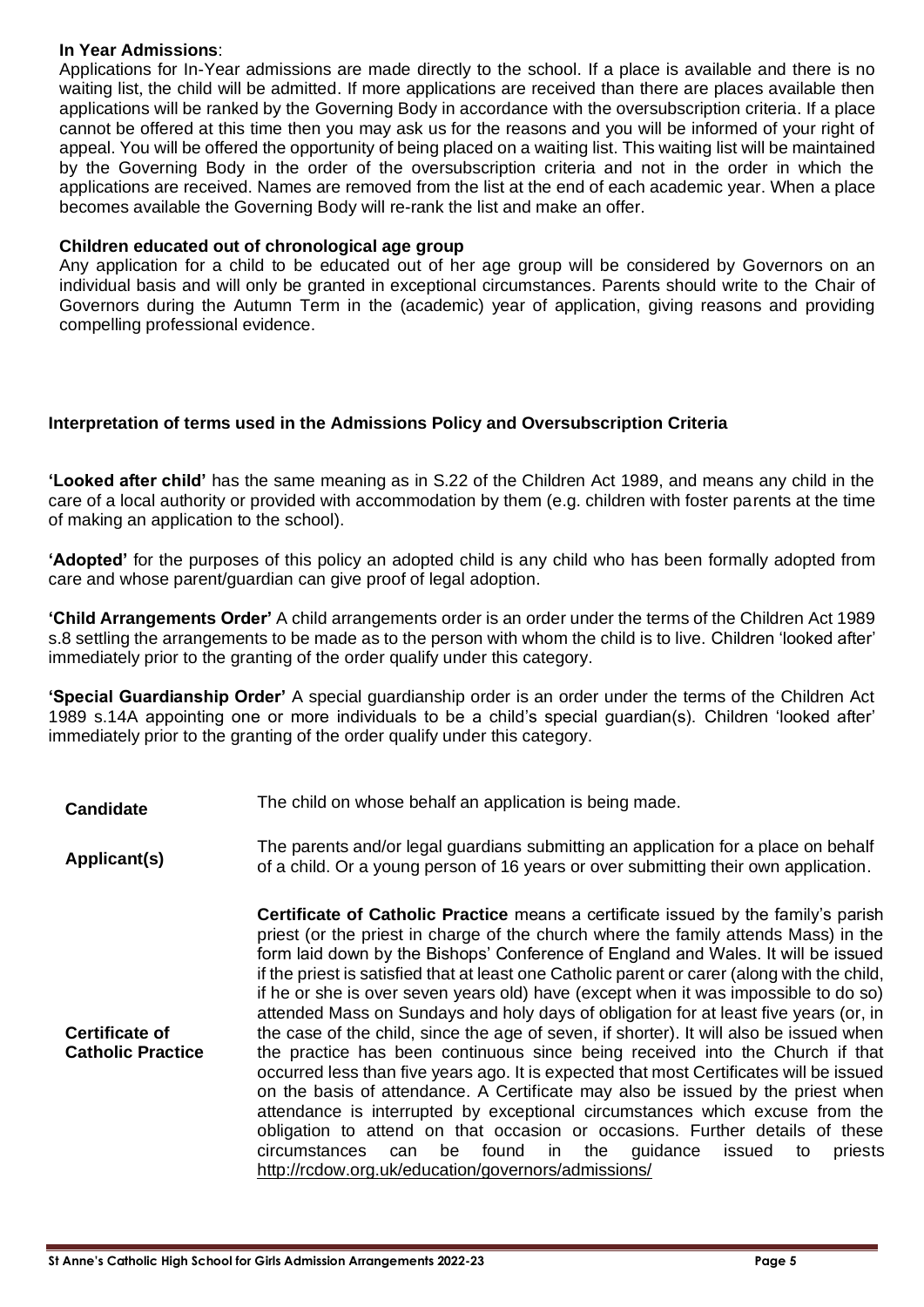| <b>Catholic</b>            | A member of a Church in full communion with the See of Rome, including Eastern<br>Catholic Churches. This will normally be evidenced by a certificate of baptism in a<br>Catholic Church. For the purposes of this Policy it also includes a "looked after"<br>child who is in the process of adoption by a "Catholic family".                                                                                                                                                                                                                                                                                                                                                                                                                                                                                                                                        |
|----------------------------|-----------------------------------------------------------------------------------------------------------------------------------------------------------------------------------------------------------------------------------------------------------------------------------------------------------------------------------------------------------------------------------------------------------------------------------------------------------------------------------------------------------------------------------------------------------------------------------------------------------------------------------------------------------------------------------------------------------------------------------------------------------------------------------------------------------------------------------------------------------------------|
| <b>Catechumen</b>          | A member of the catechumenate of a Catholic Church. This will normally be<br>evidenced by a Certificate of Reception into the order of catechumens.                                                                                                                                                                                                                                                                                                                                                                                                                                                                                                                                                                                                                                                                                                                   |
| <b>Christian</b>           | <b>Children of other Christian denominations</b> means: children who belong to other<br>churches and ecclesial communities which, acknowledging God's revelation in<br>Christ, confess the Lord Jesus Christ as God and Saviour according to the<br>Scriptures, and, in obedience to God's will and in the power of the Holy Spirit commit<br>themselves: to seek a deepening of their communion with Christ and with one<br>another in the Church, which is his body; and to fulfil their mission to proclaim the<br>Gospel by common witness and service in the world to the glory of the one God,<br>Father, Son and Holy Spirit. An ecclesial community which on principle has no credal<br>statements in its tradition, is included if it manifests faith in Christ as witnessed to in<br>the Scriptures and is committed to working in the spirit of the above. |
|                            | All members of Churches Together in England are deemed to be included in the<br>above definition, as are all other churches and ecclesial communities that are in<br>membership of any local Churches Together Group (by whatever title) on the<br>above basis.                                                                                                                                                                                                                                                                                                                                                                                                                                                                                                                                                                                                       |
|                            | <b>Definition of children of other faiths means: children who are members of a</b><br>religious community that does not fall within the definition of 'other Christian<br>denominations' and which falls within the definition of a religion for the purposes of<br>charity law. The Charities Act 2011 defines religion to include:                                                                                                                                                                                                                                                                                                                                                                                                                                                                                                                                  |
| <b>Other Faiths</b>        | A religion which involves belief in more than one God, and<br>A religion which does not involve belief in a God.                                                                                                                                                                                                                                                                                                                                                                                                                                                                                                                                                                                                                                                                                                                                                      |
|                            | Case law has identified certain characteristics which describe the meaning of<br>religion for the purposes of charity law, which are characterised by a belief in a<br>supreme being and an expression of belief in that supreme being through worship                                                                                                                                                                                                                                                                                                                                                                                                                                                                                                                                                                                                                |
| <b>Sibling</b>             | A sister to include step-sisters, half-sisters or adopted sisters, who live at the same<br>home as the child.                                                                                                                                                                                                                                                                                                                                                                                                                                                                                                                                                                                                                                                                                                                                                         |
| <b>Family</b>              | Those who live at the residential address of the parent/legal guardians who are<br>submitting an application for a place on behalf of a child. Where the admission<br>arrangements refer to "practising Catholic families", it is sufficient for just one parent<br>to attend Church.                                                                                                                                                                                                                                                                                                                                                                                                                                                                                                                                                                                 |
| <b>Residential Address</b> | Residence is defined as where the child lives for more than 50% of the school<br>week.                                                                                                                                                                                                                                                                                                                                                                                                                                                                                                                                                                                                                                                                                                                                                                                |